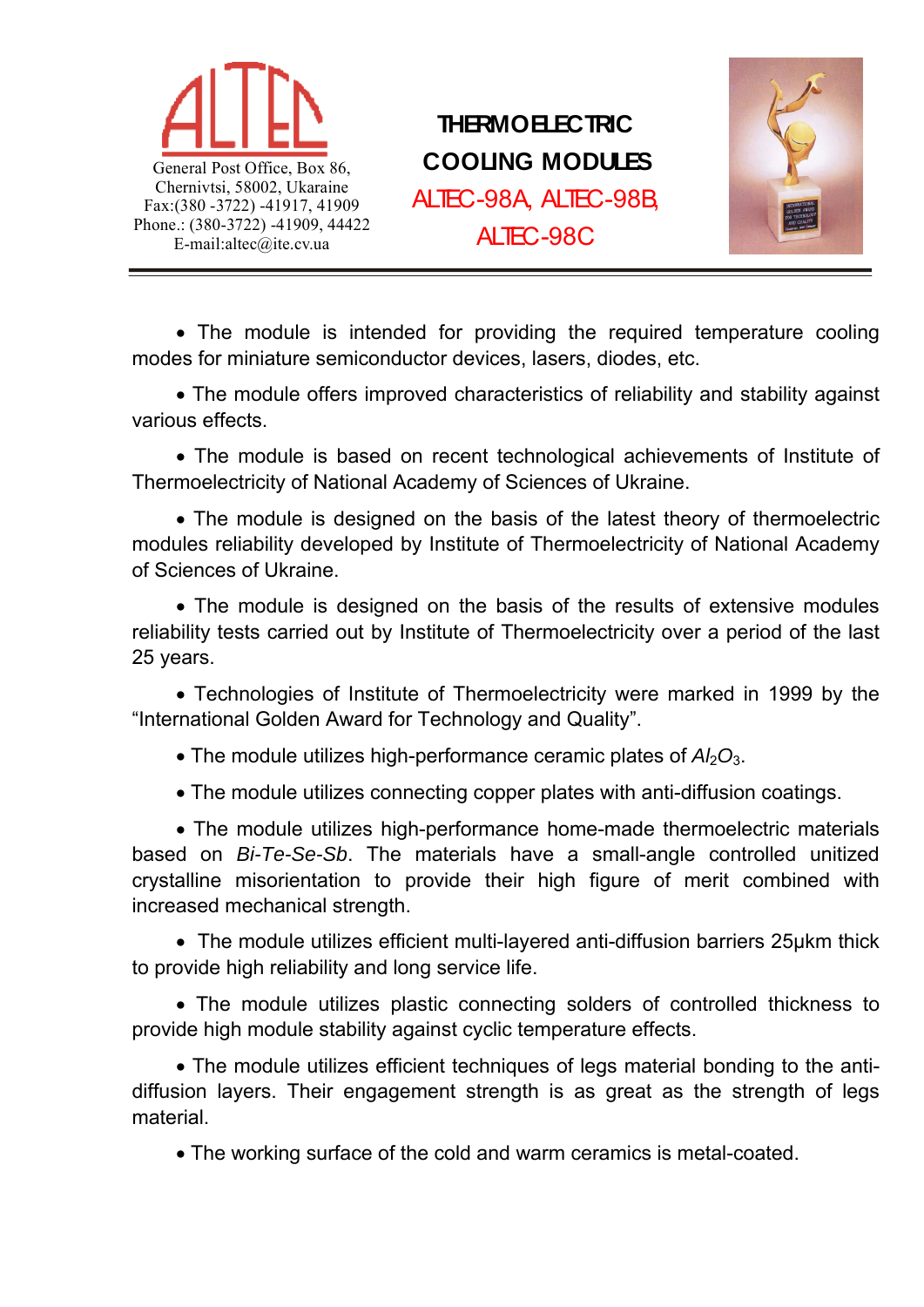## **Basic parameters of module Altec-98A:**

- dimensions of modules (Fig.1):
- $a = 8$ mm,  $b = 8$ mm,  $c = 1.65$ mm;
- maximum operating voltage  $U_{\text{max}} = 3.9V$ ;
- maximum operating current  $I_{max} = 1.8A$ ;
- maximum cooling power at 300 K  $Q_{\text{max}} = 3.6W$ ;
- maximum temperature difference at hot ceramics surface temperature T<sub>h</sub> = 300K is equal to  $\Delta T_{\text{max}}$  = 72 ±2K;
- $\bullet$  length of lead wires  $l = 50$ mm;
- length of lead wire part without insulation  $l_0$  = 5mm.

## **Basic parameters of module Altec-98B:**

- dimensions of modules (Fig.1):
- $a = 8$ mm,  $b = 8$ mm,  $c = 1.65$ mm;
- maximum operating voltage  $U_{\text{max}} = 3.9V$ ;
- maximum operating current  $I_{max} = 2.8A$ ;
- maximum cooling power at 300 K  $Q_{\text{max}} = 5.6W$ ;
- maximum temperature difference at hot ceramics surface temperature T<sub>h</sub> = 300K is equal to  $\Delta T_{\text{max}}$  = 72  $\pm$  2K;
- length of lead wires  $l = 50$ mm;
- $\bullet$  length of lead wire part without insulation  $l_0$  = 5mm.

#### **Basic parameters of module Altec-98C:**

- dimensions of modules (Fig.1):
- $a = 8$ mm,  $b = 10$ mm,  $c = 1.65$ mm;
- maximum operating voltage  $U_{\text{max}} = 4.9V$ ;
- maximum operating current  $I_{max} = 2.8A$ ;
- maximum cooling power at 300 K  $Q_{\text{max}} = 7.0W$ ;
- maximum temperature difference at hot ceramics surface temperature T<sub>h</sub> = 300K is equal to  $\Delta T_{\text{max}}$  = 72  $\pm$  2K;
- $\bullet$  length of lead wires  $l = 50$ mm;
- $\bullet$  length of lead wire part without insulation  $l_0 = 5$ mm.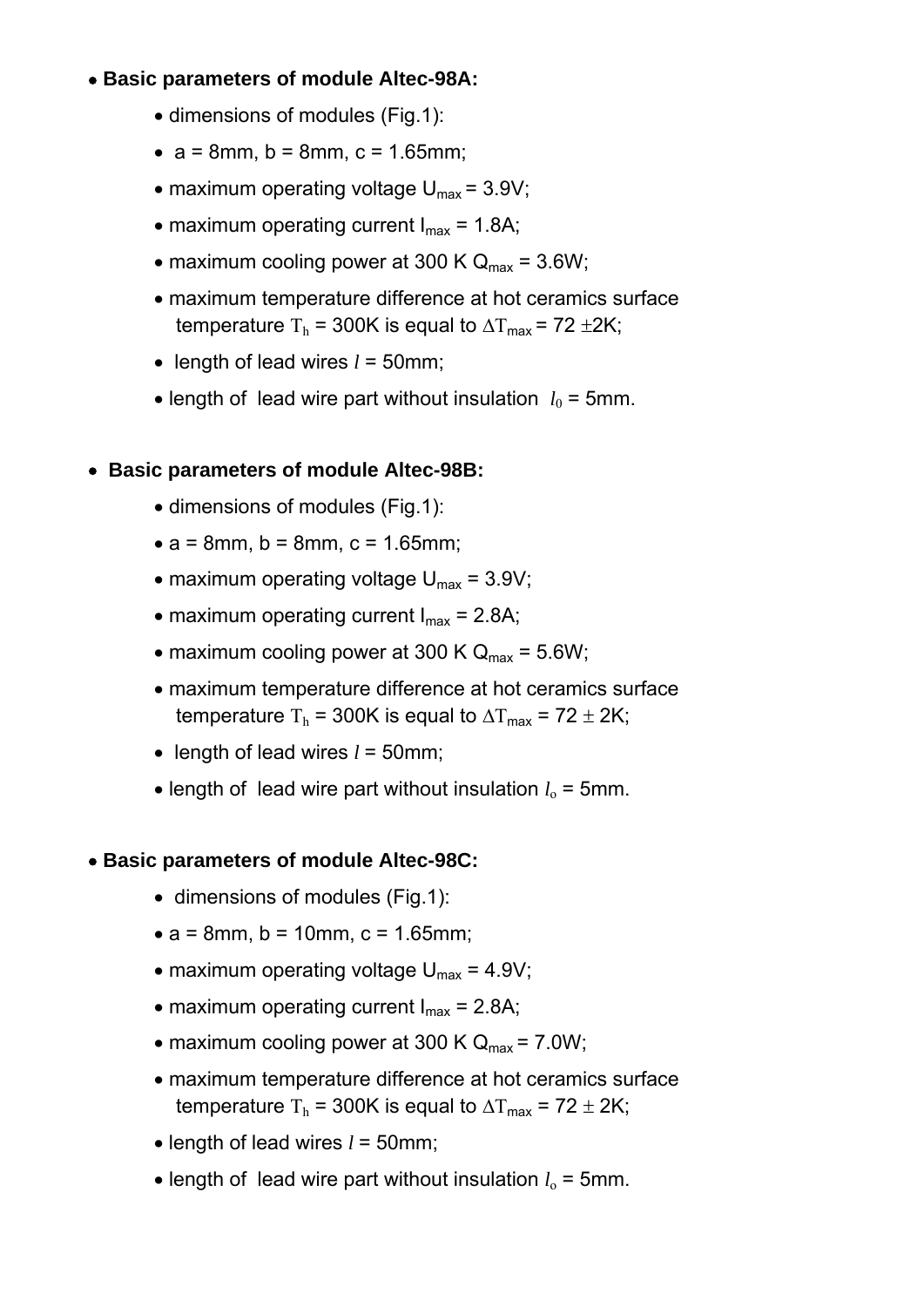

Fig.1 Diagram of thermoelectric module:

 $1 -$  lead wires;  $2 -$  cold ceramics;  $3 -$  hot ceramics;

 $T_c$  – temperature of the outside surface of ceramic plate without lead wires *l*;

 $T<sub>h</sub>$ - temperature of the outside surface of ceramic plate with lead wires.

 Additional module parameters and information about reliability are presented at customer's request.

 Prices for the module according to the order amount are sent at customer's request.

The characteristics of the module are given in Figs. 2, 3, 4.

## **Orders for the modules and additional information:**

E-mail:ite@cv.ukrtel.net,

Fax: (380-3722)-41917, 41909

Tel: (380-3722)-41909, 44422

**For additional information please go to Internet page** http://ite.cv.ukrtel.net/altec.

**Contact phone** (380 3722) 41909

**Contact person** Valery Rasinkov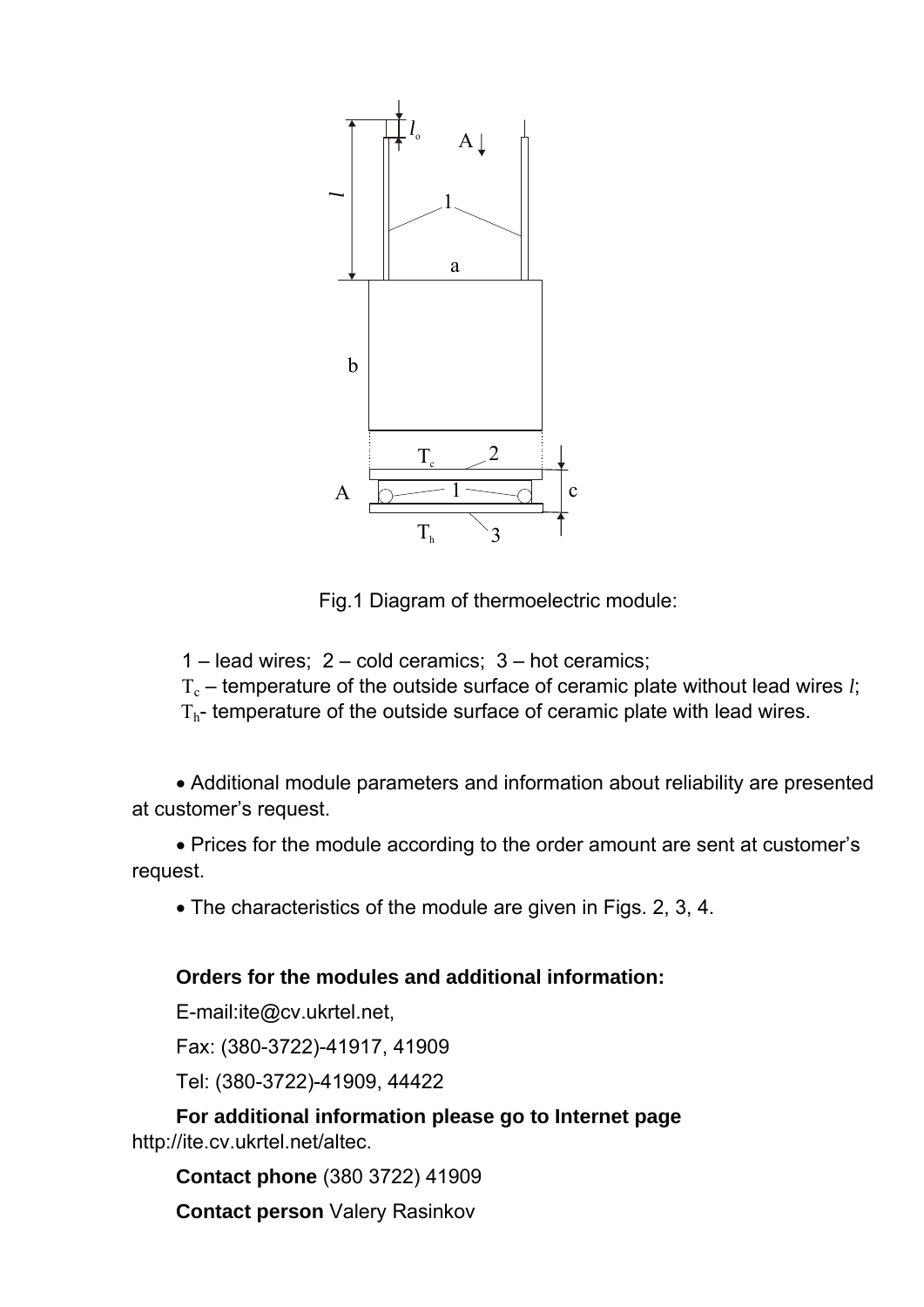#### Characteristics of thermoelectric module Altec-98A



#### Characteristics of thermoelectric module Altec-98B



Fig.3.